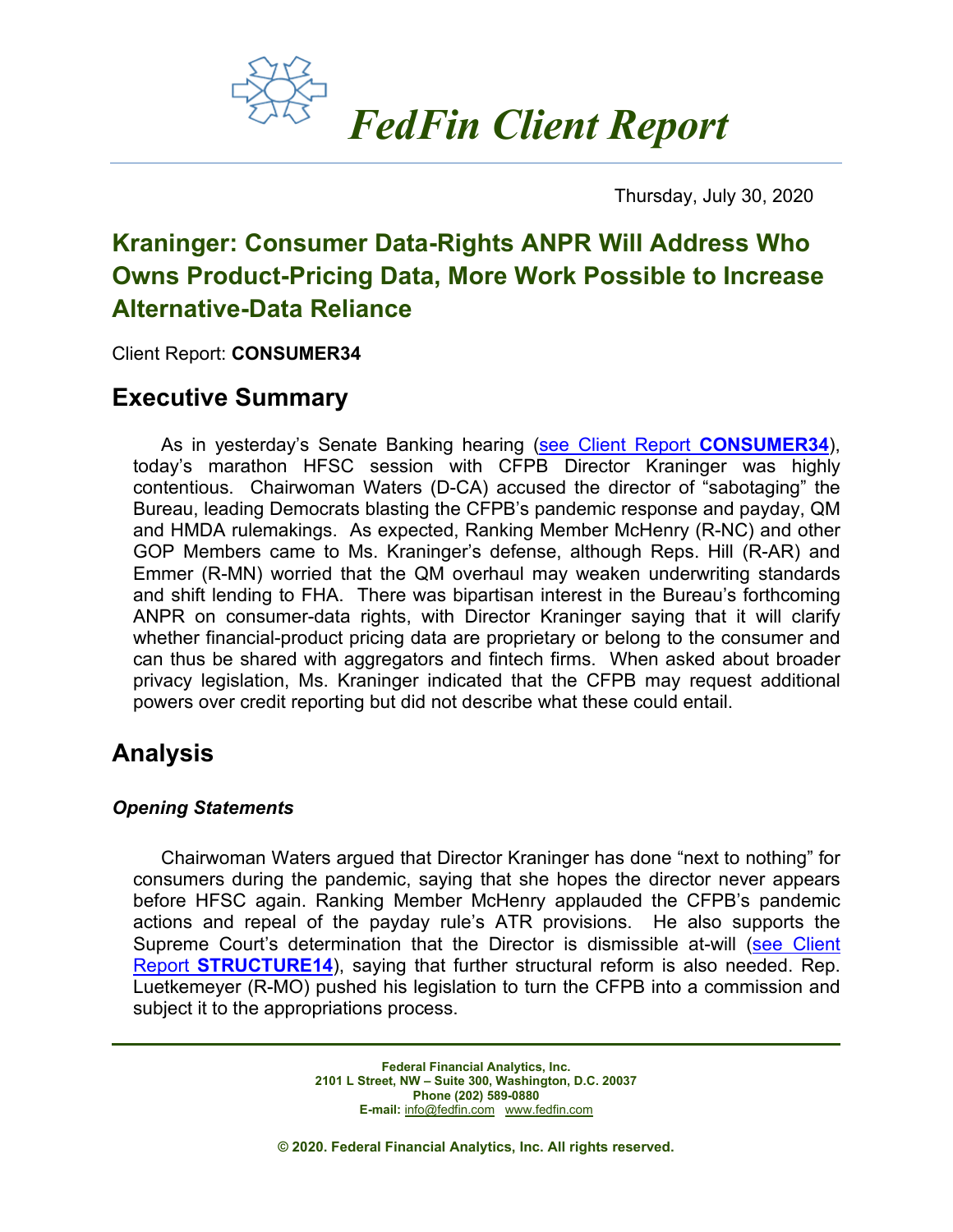#### *Testimony*

Director Kraninger's testimony was substantively identical to her testimony yesterday.

#### *Q&A*

- Data Privacy: Reps. McHenry, Wagner (R-MO), and Luetkemeyer (R-MO) asked how the ANPR would foster innovation and improve security; Director Kraninger said that it will promote innovative alternatives to screen-scraping. Rep. Lynch (D-MA) worried that aggregators could use consumer financial data to discriminate and asked if the Bureau will discourage complex disclosures. Ms. Kraninger is prioritizing clear disclosures. Rep. Sherman (D-CA) accused fintechs of selling consumer's bank data. Rep. Davidson (R-OH) asked whether the CFPB needs additional privacy authority; Ms. Kraninger said that it may request additional authority over credit reporting.
- Qualified Mortgage: Reps. Clay (D-MO) and Foster (D-IL) argued that the QM proposal [\(see FSM Report](https://www.fedfin.com/dmdocuments/mortgage116.pdf) **MORTGAGE116**) could weaken consumer protection, with Rep. Foster saying that the NPR has too much confidence in pricing accurately reflecting risk. Ms. Kraninger said that the proposal still requires lenders to consider and verify debt and income; Rep. Foster pressed the Bureau to better define "consideration" requirements. As noted, Reps. Hill and Emmer worried that the proposed QM overhaul would weaken underwriting standards and shift lending to FHA. Rep. Barr (R-KY) suggested the rulemaking will benefit portfolio lenders. Rep. Stivers (R-OH) urged the CFPB to extend the GSE patch for 12 to 18 months after the QM rule is finalized; Ms. Kraninger urged comment.
- Alternative Data: Rep Gonzalez (R-OH) asked how the Bureau could go beyond interagency guidance [\(see FSM Report](https://fedfin.com/wp-content/uploads/2019/12/fcra29.pdf) **FCRA29**) to promote alternative data underwriting by addressing lender concerns about disparate impact. Ms. Kraninger said that the Bureau's innovation policies (see FSM Report **[FINTECH27](https://fedfin.com/wp-content/uploads/2019/09/fintech27.pdf)**) and recent RFI on combating discrimination promote alternative data underwriting, but said that the Bureau will issue more guidance if needed. She is not seeking legislation.
- HMDA: Rep. Gonzalez (D-TX) asked whether HMDA data can be improved; Ms. Kraninger said that the Bureau plans to disclose how it analyzes HMDA data for fair-lending enforcement to improve compliance.

**Federal Financial Analytics, Inc. 2101 L Street, NW – Suite 300, Washington, D.C. 20037 Phone (202) 589-0880 E-mail:** [info@fedfin.com](mailto:info@fedfin.com)[www.fedfin.com](http://www.fedfin.com/)